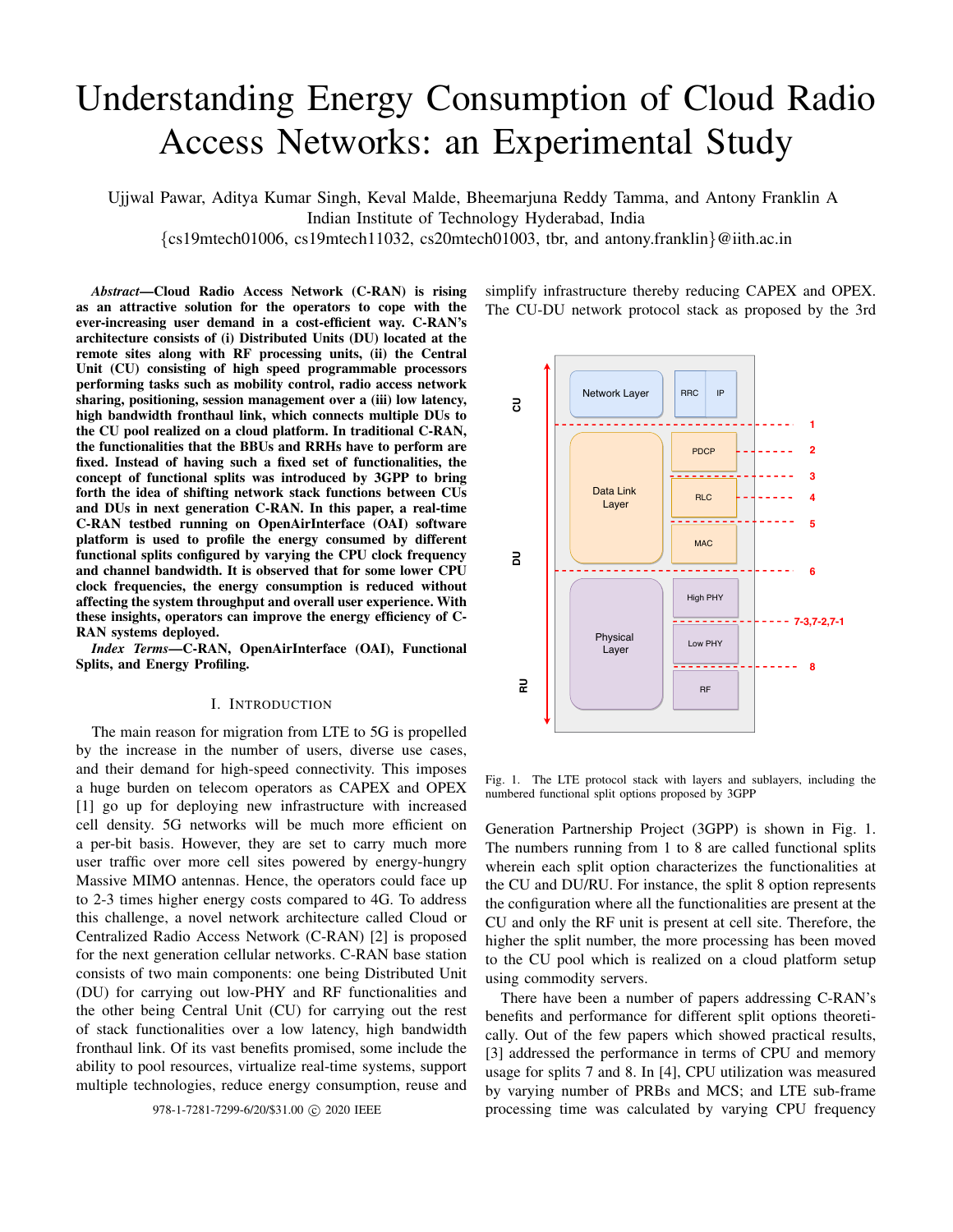without considering various split options. In [5], CPU utilization by different functions of OAI platform was observed by varying the type of data transmission.

In this paper, for a higher level split and a lower level split, the energy consumption and effective CPU utilization by varying CPU frequencies and channel bandwidth (i.e., Physical Resource Blocks (PRBs)) without any decrease in system throughput and User Experience are presented. In conjunction with that, an ideal frequency and minimum number of CPU cores required in the underlying cloud platform to run these split options are identified.

## II. SYSTEM MODEL

This section briefly describes C-RAN system architecture and the concept of functional splits.

### *A. C-RAN: System Architecture*

The traditional C-RAN architecture consists of Baseband Units (BBUs) which are responsible for processing and control, and Remote Radio Heads (RRHs) which handle the radio transmission of the processed signal. The drawback of this architecture is that the number of BBUs is to be increased if the traffic and user demands are increased. And also, due to the heterogeneity of the traffic, a majority of BBUs might be under-utilized most of the times in a day. This will cause additional cost of deployment and maintenance, and low energy efficiency for the operators. Hence, traditional C-RAN architecture is not suitable for 5G wherein we expect to see a massive deployment of cells with high channel bandwidths. Therefore, with the main aim of centralizing and virtualizing the functionalities of highly-demanding 5G networks, next generation C-RAN architecture with various functional splits was proposed by 3GPP. The architecture consists of Radio Units (RUs) at the cell sites, Distributed Units (DUs) near cell sites at edge cloud or in the CU pool or at cell site with RUs, and Central Units (CUs) in a regional cloud as shown in Fig. 2. Note that, RUs mostly consist of RF and a few functionalities of LOW-PHY layer depending on the split configuration. These components are interconnected using a low-latency high bandwidth fronthaul interfaces supported by various technologies like e-CPRI.

## *B. Functional Splits*

In traditional C-RAN, the functionalities that BBUs and RRHs have to perform are fixed. As described above, there are multitude of disadvantages with such an architecture. Therefore, instead of having such a fixed set of functionalities, the concept of functional splits was introduced to bring forth the idea of shifting network stack functions between CUs and DUs in the next generation C-RAN. Based on the LTE protocol stack, which 5G adopted with minimal changes, the 3GPP proposed 8 such functional splits. As seen in Fig. 1, higher numbered splits imply that a majority of processing of PHY and Data link layers has been done at the CU pool. Based on traffic demands, split configuration and channel bandwidth



Fig. 2. An Example of C-RAN Architecture

can be adjusted by the operators for reaping in energy saving benefits.

Out of the lower layer splits, option 8, belongs to the traditional C-RAN architecture where only the RF unit is left at the DU (also known to be RU) and the rest of the layers of the stack are centralized at a CU pool. Since most of the processing has been done at the CU, it is easy to have a small and cost effective RUs but with stricter latency and high fronthaul bandwidth requirements. This option can act as an enabler for technologies such as CoMP and multi-RAT systems. The split option 7 is divided into three sub-options specified as 7-1, 7-2, and 7-3 that further divide the functionalities of the PHY layer. For all these three sub-options also, high bandwidth and low-latency requirements are imposed. Even though CoMP schemes are possible if CU/DU of multiple cells are co-located and jointly processed, it would still require a complex timing synchronization between the RU and CU/DU links of multiple cells. Split option 6 separates PHY and Data link layer resulting in a significant reduction in the fronthaul bandwidth requirements as compared to the higher numbered splits discussed so far. The main advantages include joint transmission, centralized scheduling, and resource pooling. But its drawbacks include the effect on HARQ timing and scheduling due to round trip fronthaul delay and the subframelevel timing interactions between the MAC in the CU and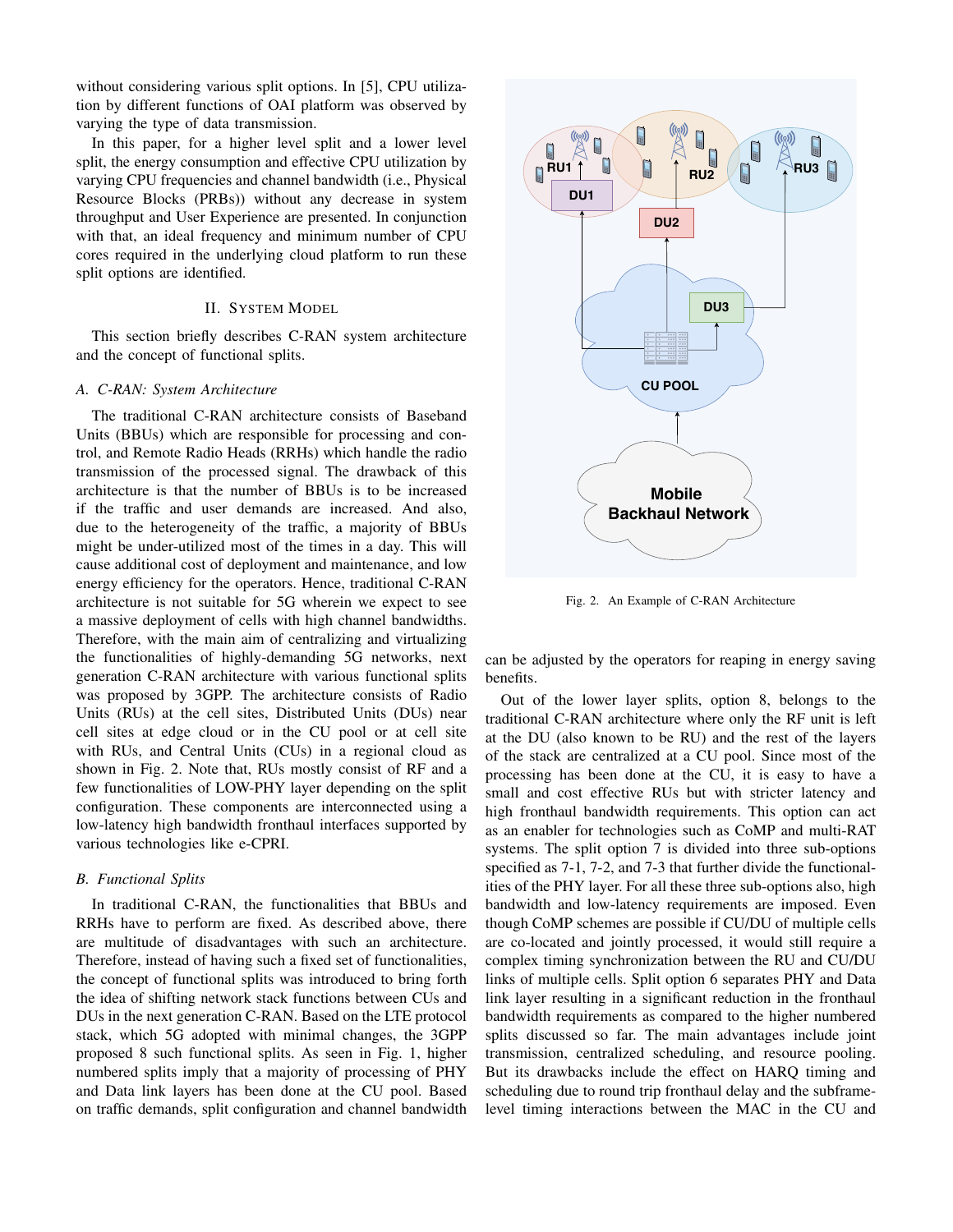the PHY in the DUs. Split 5 divides the MAC into High and Low MAC layers to reduce the latency requirements as HARQ processing and cell-specific MAC functions are performed at the DU itself. But the problem of complex CU-DU interface and the difficulty in defining scheduling operations exist even if there are low bandwidth requirements. Split 4 separates the MAC at the DU and the RLC at the CU. Low fronthaul bandwidth requirements are expected here and the bit rates scaled with MIMO layers configured. Split 3 places the PDCP and High-RLC layers at the CU and the rest of layers at the DU. Again here, low-latency and low bandwidth requirements are expected. In its sub-options, split 3-1 is more latencysensitive than 3-2 due to ARQ being in the CU and not in the DU. Split option 2 enables centralization of PDCP layer of multiple cell sites. Thus, it is suitable for high layer split between CU and DU, and also tolerates high latency. Split option 1 places the entire Data link and PHY layers at the DU making it the complex version of C-RAN system deployed at cell sites but with very low bandwidth and relaxed latency constraints on the fronthaul.



Fig. 3. Illustration of C-RAN testbed architecture using OpenAirInterface



Fig. 4. Evolved Packet Core (EPC) Architecture

### III. EXPERIMENTAL SETUP

This section describes the experimental setup and the tools used to perform energy profiling of C-RAN split options.

#### *A. Testbed Description*

Fig. 3 illustrates the testbed setup used for experimentation which is based on OpenAirInterface (OAI) platform [7]. OAI is an open source software implementation of 3GPP cellular network architectures with support for C-RAN. So far, it supports three split options i.e., options 2, 7, and 8. In our experiments, split options 2 and 7 are used. For Evolved Packet Core (EPC), OpenAir-CN [7] component is used (refer Fig. 4). EPC consists of the following network elements: Mobility Management Entity (MME), Home Subscriber Server (HSS), Serving Gateway (S-GW), and PDN Gateway (P-GW). The RF part is realized using Ettus USRP B210 SDR. Ubuntu 18.04 is used to run both DU and CU parts on Intel $(R)$  6 Physical core (12 logical core) Xeon W series skylake based processor with 140 Watt TDP, clocked at 3.6 GHz and 16 GB DDR4 RAM. This CPU architecture supports Intel® AVX2 instructions. For User Equipment (UE), a Commercial Of The Shelf (COTS) UE is used with programmable SIM card.

#### *B. Monitoring Tools*

In the following, various performance monitoring tools used for energy profiling of C-RAN functional splits are described in brief.

*1) Perf:* Perf [8] is a performance analyzing tool for Linux based systems that abstracts away underlying CPU hardware differences. It is used to capture various events like CPU utilization, effective cycle, IPC, etc. CPU utilization metric gives the time the CPU was not running the idle thread. It also calculates migrations that capture the essence of moving a virtual CPU from one run queue to another as per scheduler.

*2) PCM Tool:* Processor Counter Monitor (PCM) [10] is an application programming interface (API) and a set of tools based on the API to monitor performance and energy metrics of Intel processors. PCM has a basic processor monitoring utility which can report instructions per cycle, core frequency, local and remote memory bandwidth, cache misses, core and CPU package sleep C-state residency, core and CPU package thermal headroom, cache utilization, CPU and memory energy consumption.

*3) Intel Vtune:* Vtune [9] is a software tool developed by Intel $(\widehat{R})$  which can be used to analyze, tune, and optimize the performance metrics in systems. Its capabilities include optimizing single and multi-threaded use of cores, providing a system level overview of application performance, diagnosing memory, storage, and data plane bottlenecks. It supports multiple programming languages, compilers, host and target operating systems.

#### IV. EXPERIMENTAL RESULTS

In this section, energy consumption, CPU utilization, CPU migrations, system throughput, front-end bound, and back-end bound results are delineated. These results are collected on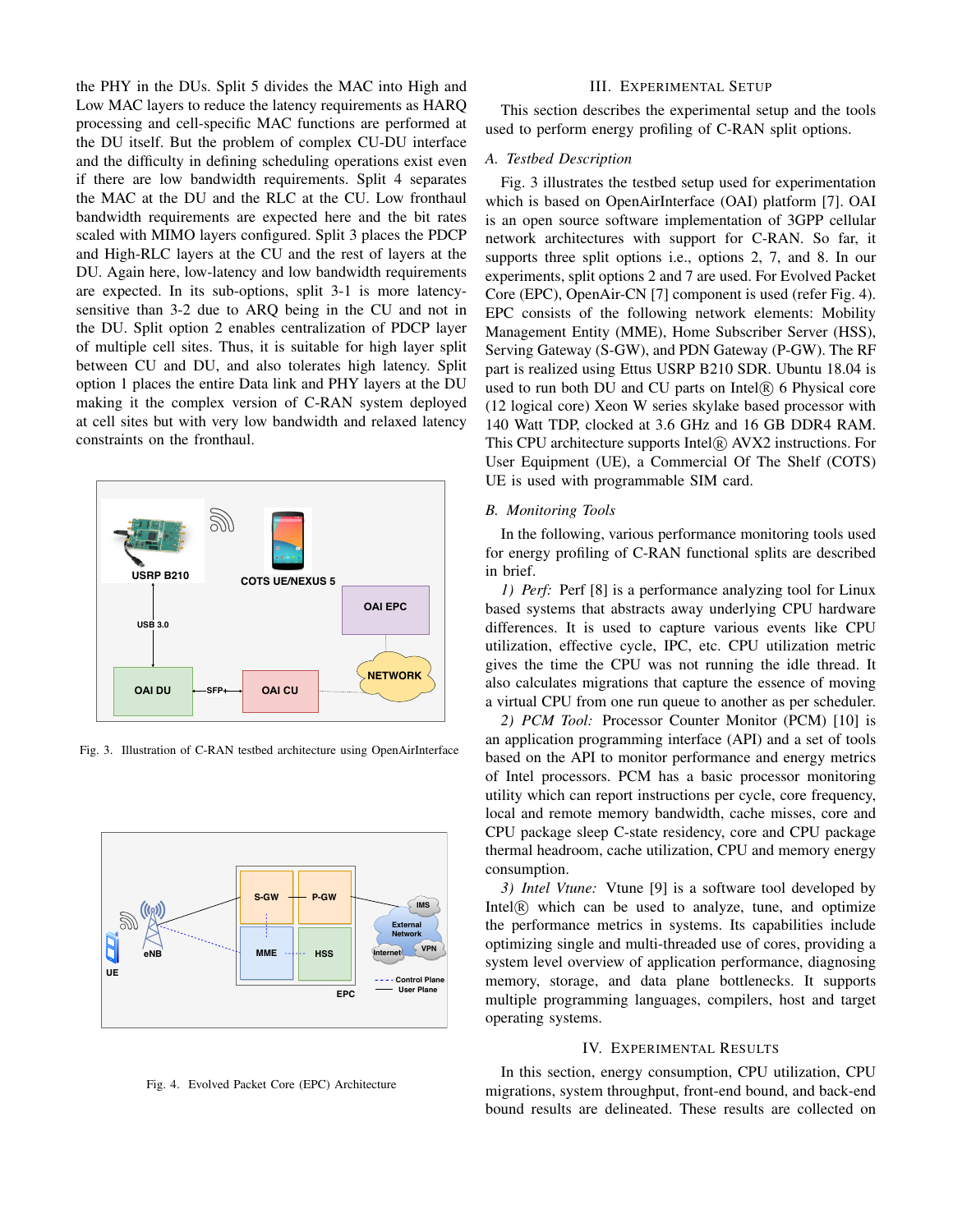the OAI based C-RAN testbed by using various monitoring tools presented in the above section. To observe the effect of energy consumption at different CPU clock frequencies, various tests are conducted on C-RAN testbed; one of them is to obtain the energy results using the PCM tool. As the PCM tool gives system-wide energy and DRAM energy, the energy consumed is calculated as the difference between the energy value reported when the system was in idle state and the energy value reported when the tests were running on the system.

## *A. Variation in energy consumption in different C-RAN functional split options*

The main objective of this experiment is to compare the energy consumption of a higher layer split option to a lower layer split option. Out of the available split options, options 2 and 7 are considered as higher layer functional split and lower layer functional split, respectively. The CPU frequency is varied from 3.6 GHz to 1.5 GHz by keeping the channel bandwidth as 5MHz (or 25 PRBs).



Fig. 5. CU energy consumption vs CPU frequency for split options 2 and 7

The user traffic is generated in full-buffer mode using iperf3 for 120 seconds in uplink direction. Fig. 5 shows the energy consumption at CUs in both split options for various CPU frequencies. The CU in split option 2 contains only RRC and PDCP layers and therefore consumes lesser energy when compared to the CU in split option 7 which in addition to RRC and PDCP also implements RLC and MAC layers. Fig. 6 shows the energy consumption at DUs in both the split options. The DU of split option 2 consists of RLC, MAC, and PHY leading to higher energy consumption as compared to DU of split option 7 as it contains only PHY layer. Fig. 7 shows the total energy consumption (i.e., sum of both CU and DU energies) which turns out to be almost the same for both the split options as this study excludes energy consumed by fronthaul links.

## *B. Effective CPU Utilization Estimation*

To estimate the effective CPU utilization, various experiments are conducted. In the first set of experiments, all the 12 logical cores of the system are kept active and results are



Fig. 6. DU energy consumption vs CPU frequency for split options 2 and 7



Fig. 7. Total energy consumption vs CPU frequency for split options 2 & 7

collected using *vtune* tool. After this, to study the effect of active CPU cores, a few CPU cores are turned off and similar results are collected; but this time, using *Perf* tool as *vtune* does not work when some of the cores are made inactive. The *Perf* tool derives the effective CPU utilization from the ratio of task clock for a particular process and its total execution time.

*1) Effective CPU utilization for Split Options 2 and 7:* The objective of this experiment is to compare the effective CPU utilization of a higher layer split option to a lower layer split option when all cores are kept active. In this experiment, user traffic is generated using iperf3 for 120 seconds in both uplink and downlink directions. Fig. 8 shows the effective percentage CPU utilization of CUs of both split options 2 and 7 for uplink iperf traffic. The CU in split option 2 is very light weight containing only RRC and PDCP layers and hence having very low CPU utilization as compared to that of split option 7. On the contrary, Fig. 9 shows percentage CPU utilization of DUs. Here, DU of split option 7 has lower CPU utilization compared to that of split option 2 as it only contains low PHY and RF components. But this utilization is still significant and it is mostly from Linux system calls for the functioning of the RF part. At 1.7 GHz CPU frequency, for split option 2 the throughput is reduced at the UE and hence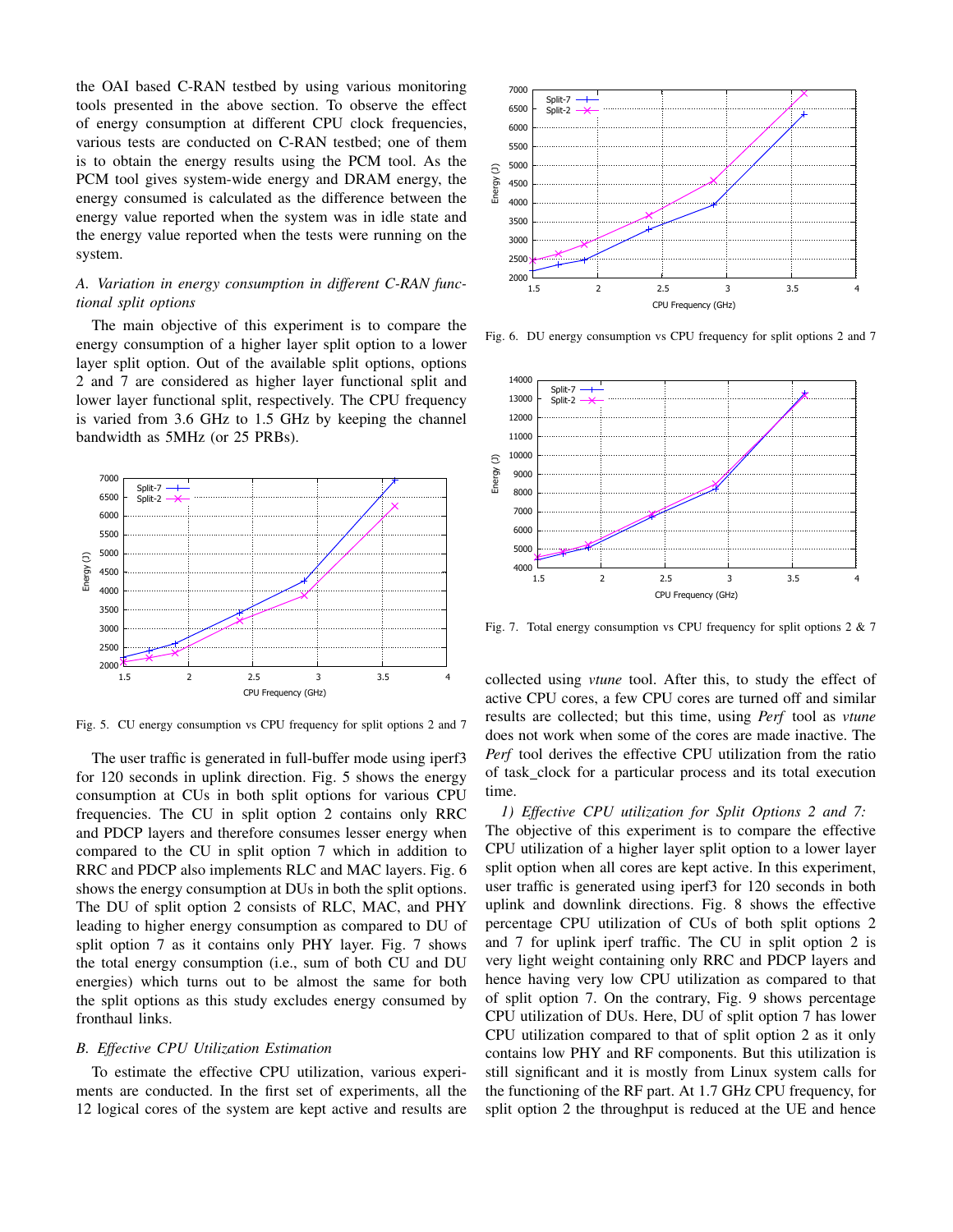it is not included in the plot. It can also be noticed from the plots that effective CPU utilization decreases with increase in CPU clock frequency as the processing could be accomplished easily by more powerful CPU cores when we increase their clock frequencies.



Fig. 8. CPU utilization of CU for splits 2 and 7 for uplink traffic



Fig. 9. CPU utilization of DU for splits 2 and 7 for uplink traffic

*2) CPU utilization at different bandwidths:* To understand the computational requirements at different channel bandwidths (or PRBs), experiments are conducted at 5MHz (or 25 PRBs) and 10 MHz (or 50 PRBs) for split option 2. User traffic is generated using iperf3 again in both uplink and downlink directions for 120 seconds. As the CU of split option 2 has very less processing requirement, it hardly changes when moved from 25 PRBs to 50 PRBs. In the idle condition, only UE is connected and no user data is being transmitted.

Fig. 10 shows the variation in percentage CPU utilization of DUs with channel bandwidths. It contains CPU usage in idle condition for both 25 PRBs and 50 PRBs. In the 50 PRBs case, an increase in CPU utilization is observed because most of the processing is carried out by DU in split 2 case. The increase is not double but is still significant. It has to be noted that for 50 PRBs, from 2.4 GHz onwards the user throughput is decreasing as the system is unable to process the incoming traffic in time. At 1.5 GHz for 50 PRBs, the system is unable to even decode anything and therefore zero throughput is reported by the UE. Due to this reason those frequencies are not included in the figure. Whereas for 25 PRBs from 1.7 GHz on wards, the user throughput is decreasing and at 1.5 GHz the user throughput is reduced to 2-3 Mbps but does not become zero. Similar experiments are conducted in the downlink direction and the results show similar trends.



Fig. 10. CPU utilization for split 2 at different bandwidths with uplink traffic

*3) Effective CPU utilization on 2 active logical CPU cores:* The effect of reducing number of active cores and varying CPU frequency on system throughput and overall user experience was studied in this experiment. The test setup consists of three systems running EPC, CU, DU, respectively, all on Intel x86 along with OAI-CN and OAI-RAN packages. The experiments are conducted for functional split 2 DU and functional split 7 DU. CU is kept at 1.5 GHz frequency and only two logical cores are used throughout the experiment. As the number of cores is fixed to 2 at DU and frequency is varied from 1.5 GHz to 3.6 GHz, this setup has fixed number of 25 PRBs in both uplink and downlink directions. Perf calculates effective utilization based on "non-ideal time" i.e., time the CPU was not running the idle thread.

Fig. 11 shows the effective CPU utilization with change in CPU frequency at different frequency levels. In the case of split option 2 at 1.5 GHz frequency, it is observed that effective utilization is 0.83, but for the same 1.5 GHz the option 7 used less than 1 core effectively. At 3.6 GHz for both split options 2 and 7, it was under 0.5 i.e., not even half of a core is effectively utilized.

Fig. 12 shows the same results for uplink data traffic between split option 2 and split option 7, at 1.5 GHz. Split 2 was able to consume entire 1 core effectively. At 3.6 GHz frequency for both split options 2 and 7, utilization was under 0.5 implying that less than half of core is utilised effectively.

For both split options, effective core utilization decreased with an increase in CPU frequency. The difference in effective utilization between split options 2 and 7 at a particular frequency is due to different components running at the DU side i.e., for split option 2, it is running RLC, MAC, and PHY at the DU side and the RRC and PDCP at the CU side. Whereas for split option 7, low PHY is running at the DU